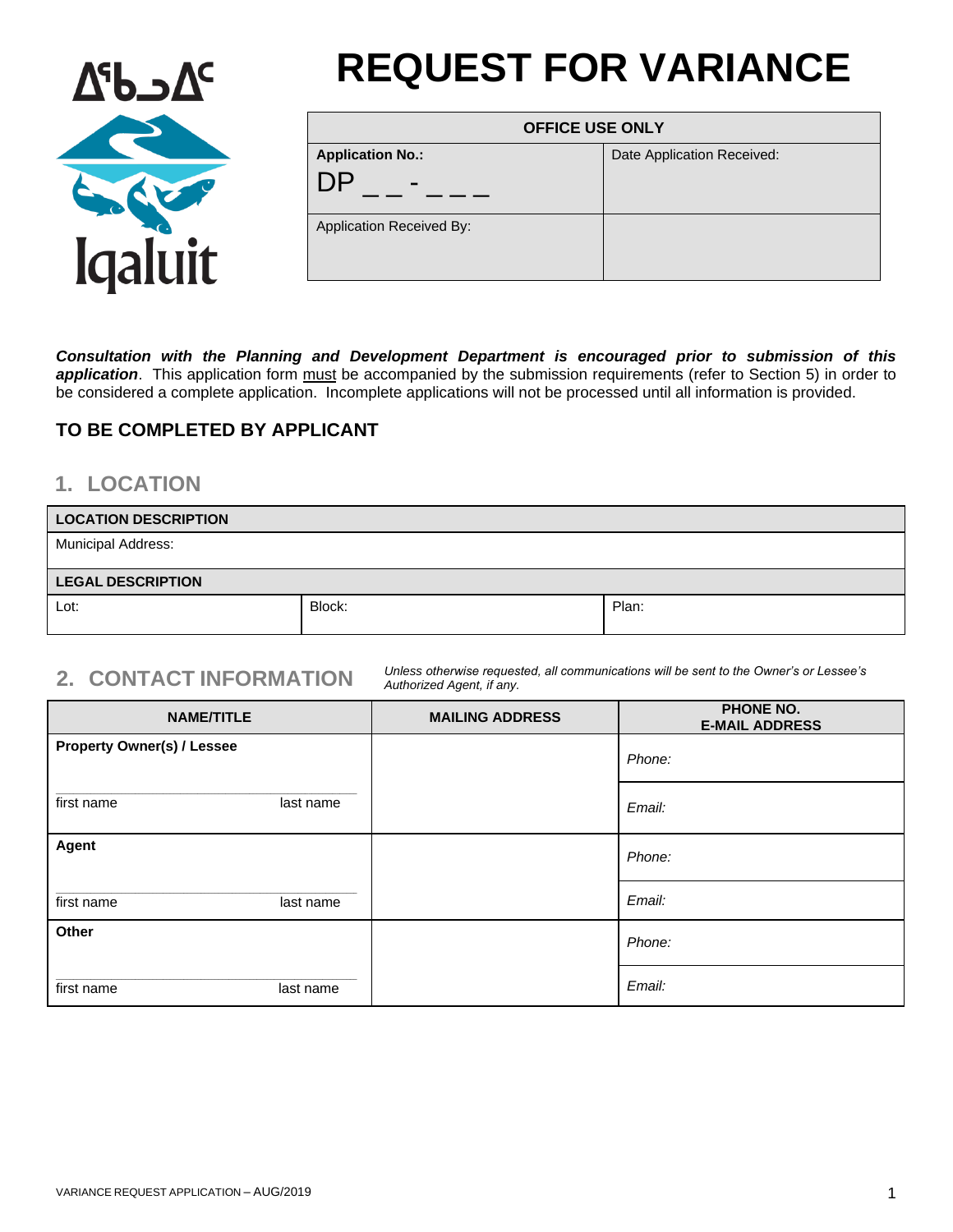# **3. DESCRIPTION OF PROPSAL**

### **DESCRIPTION OF VARIANCE REQUESTED**

List variance(s) requested:

Describe the purpose of each variance requested:

# **5. SUBMISSION REQUIREMENTS**

| IS YOUR APPLICATION COMPLETE? Make sure you've included the required plans and studies listed below.<br>Electronic submission of plans and studies is preferred.                                              |
|---------------------------------------------------------------------------------------------------------------------------------------------------------------------------------------------------------------|
| <b>APPLICATION FEE</b>                                                                                                                                                                                        |
| Application Fee (refer to Section 6)                                                                                                                                                                          |
| <b>REQUIRED PLANS AND STUDIES</b>                                                                                                                                                                             |
| Normally the plans submitted as part of the Development Permit application are adequate to support a variance request. If<br>further plans are required, these will be identified by the Development Officer. |

# **6. APPLICATION FEE SCHEDULE** *(Fees & Charges By-law, as amended)*

| <b>Description</b> | <b>Fee Amount</b> |
|--------------------|-------------------|
| Variance Request   | \$500             |